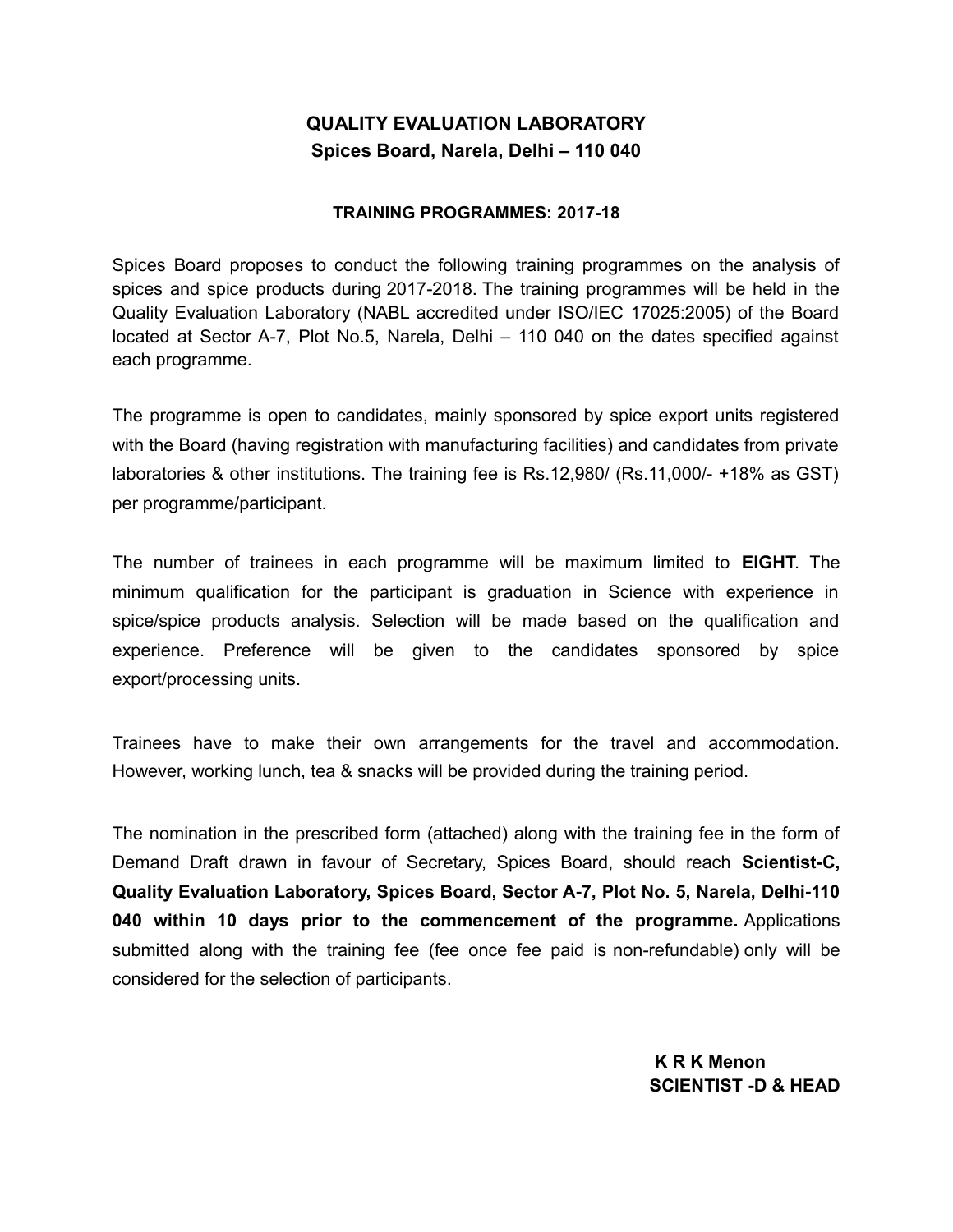### **1. Training programme on Analysis of Mycotoxins and Ilegal Dyes in spices and spice-products using HPLC & LC MS/MS**

**13th – 17th November 2017 (5 Days)**

### **Course content**

- I . Introduction to Quality Systems and Laboratory Safety with respect to Residue analysis
- II. General introduction to Mycotoxins and Illegal dyes
- III. Sample preparation and extraction for Mycotoxins
- IV. Basics of Chromatography focusing on HPLC
- V. Clean-up of Mycotoxins
- VI. Sample preparation and extraction for Illegal Dyes
- VII. Basics of mass spectrometry
- VIII. Introduction to LC-MS/MS
- IX. Demonstration of Analysis of samples by LC-MS/MS

# **2. Training programme on Microbiological analysis of spices/spice products 20th – 24 th November 2017 (5 days)**

#### **Course content**

- I. Introduction to Quality Systems and Laboratory Safety with respect to Microbiological analysis.
- II. Automated enumeration using TEMPO for Aerobic count, Yeast and Mould Count, Total Coliforms,
- *Escherichia coli*, and *Staphylococcus aureus*.
- III. Assay of Salmonella using VIDAS.
- IV. Biochemical characterization of bacteria and yeast using Vitek 2 Compact.
- V. Assay of Salmonella using GDS PIPETMAX.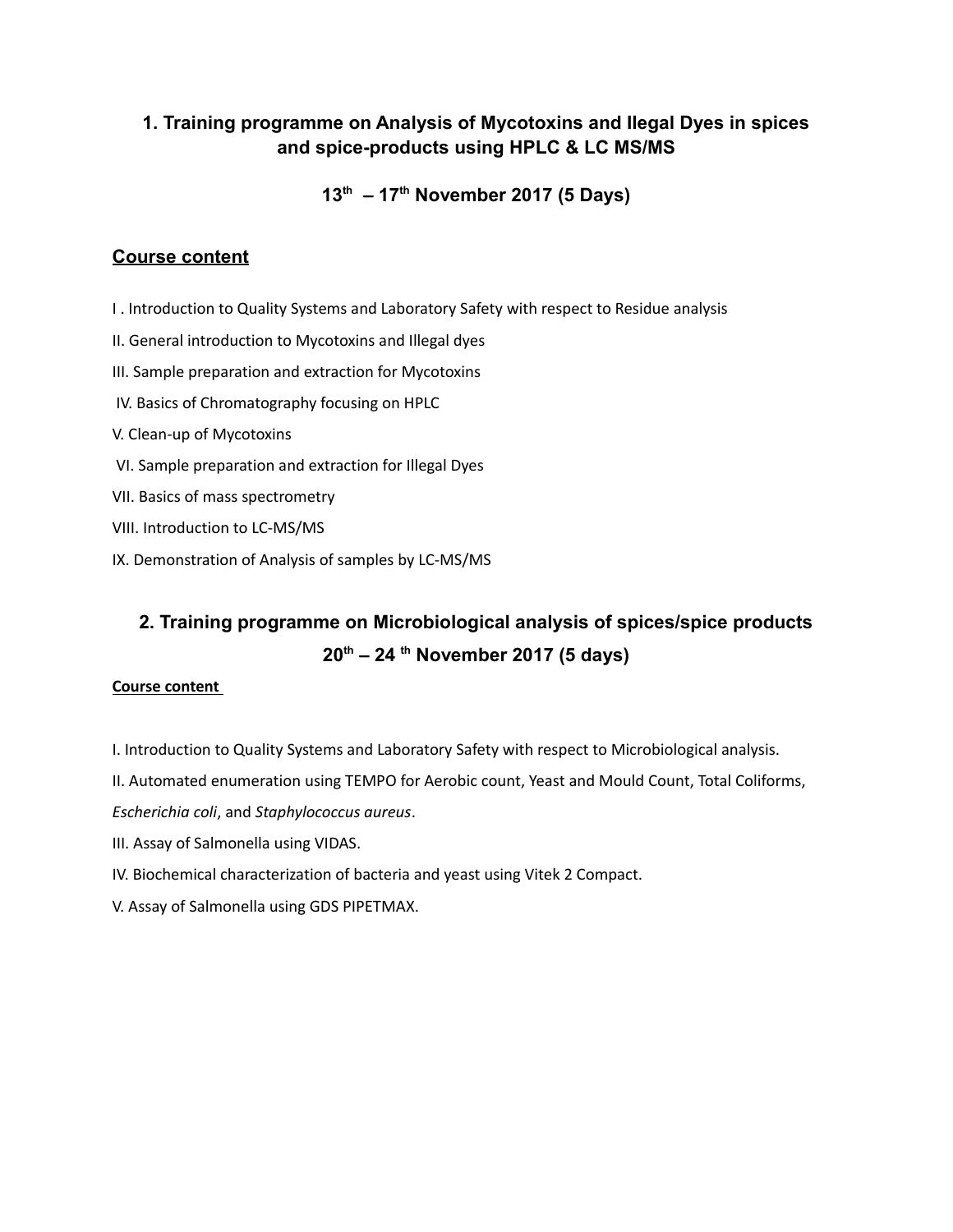# **QUALITY EVALUATION LABORATORY**

Spices Board, Narela, Delhi – 110 040

# REGISTRATION FORM

- **1. [ ] Training programme on analysis of Mycotoxins and illegal dyes in spices and spice products using HPLC & LCMS/MS: 13-17 November, 2017**
- **2. [ ] Training programme on Microbiological analysis of spices/spice products: 20-24 November, 2017**

\*Please indicate the programme of choice with **√** mark

| Name & Address of     |                      |                            |         |  |
|-----------------------|----------------------|----------------------------|---------|--|
| the unit/Institution  |                      |                            |         |  |
| Regn.No. With         |                      |                            |         |  |
| the Spices Board      |                      |                            |         |  |
| (if applicable)       |                      |                            |         |  |
|                       |                      |                            |         |  |
| City:                 | State:Pin:           |                            |         |  |
|                       |                      |                            |         |  |
| Tel:<br>Mob No:       |                      |                            | E-mail: |  |
|                       |                      |                            |         |  |
|                       |                      | Details of the participant |         |  |
| A. Name               |                      |                            |         |  |
| <b>B.</b> Designation |                      |                            |         |  |
|                       |                      |                            |         |  |
|                       | C. Educational       |                            |         |  |
|                       | qualification:       |                            |         |  |
| D. Nature of          |                      |                            |         |  |
| experience            |                      |                            |         |  |
|                       |                      |                            |         |  |
|                       | E. Details of DD     |                            |         |  |
|                       | enclosed:            |                            |         |  |
| D.D.No.               | Name of Drawee Bank: |                            | Date:   |  |